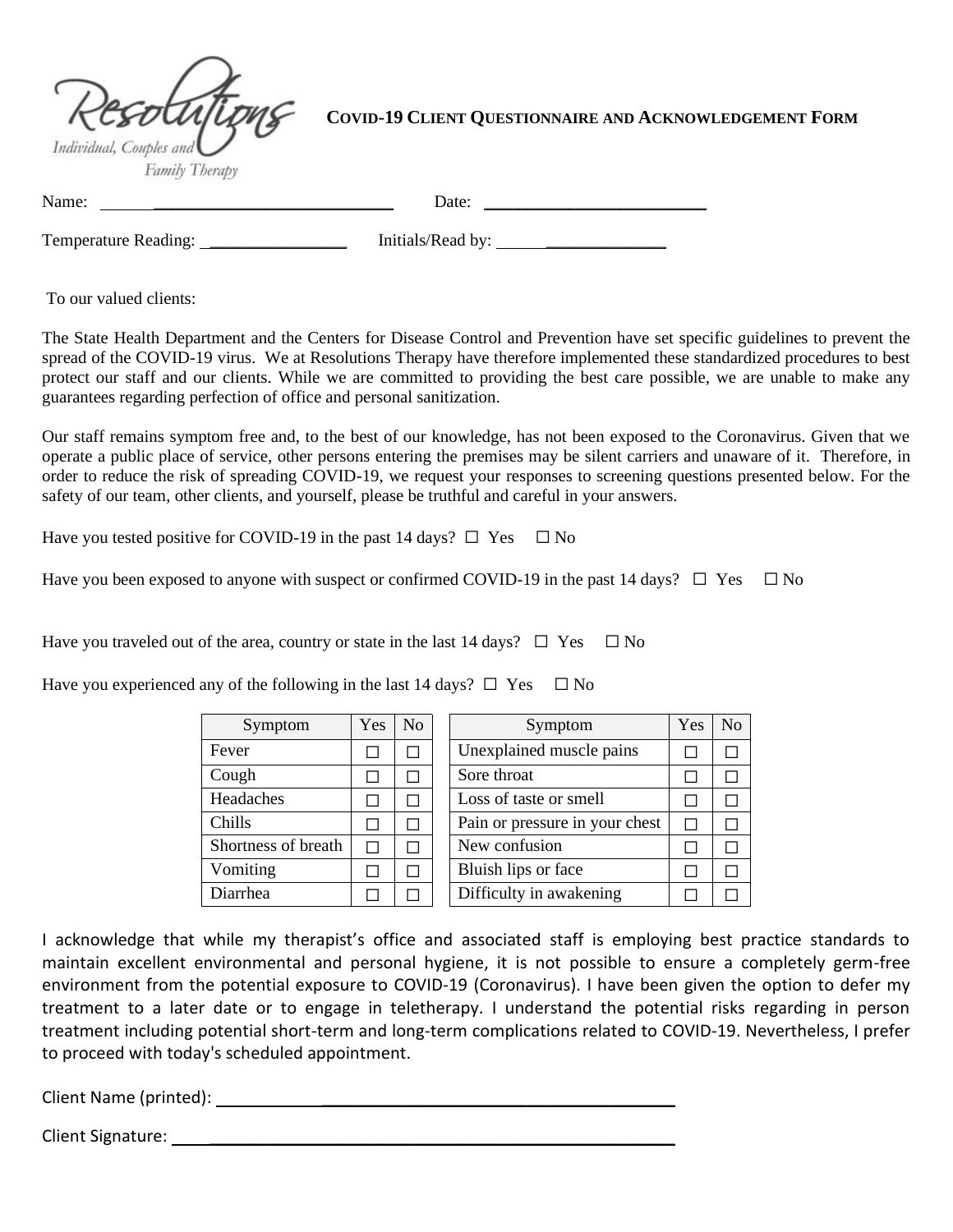| Individual, Couples and<br>Family Therapy                                                                                                                                                                                     |                                                                                                                                                                                                                                |
|-------------------------------------------------------------------------------------------------------------------------------------------------------------------------------------------------------------------------------|--------------------------------------------------------------------------------------------------------------------------------------------------------------------------------------------------------------------------------|
| <u> 1989 - Johann Barn, fransk politik (</u><br>NAME:                                                                                                                                                                         |                                                                                                                                                                                                                                |
| First                                                                                                                                                                                                                         | Middle<br>Last                                                                                                                                                                                                                 |
| DATE OF BIRTH: $\frac{1}{\sqrt{1-\frac{1}{2}}}}$                                                                                                                                                                              | <b>BIRTH GENDER:</b> $\Box M \Box F$ <b>IDENTIFIES AS:</b> $\Box M \Box F$                                                                                                                                                     |
|                                                                                                                                                                                                                               |                                                                                                                                                                                                                                |
|                                                                                                                                                                                                                               | ADDRESS: CITY, STATE, ZIP:                                                                                                                                                                                                     |
|                                                                                                                                                                                                                               | HOME PHONE: CELL: CELL: EMAIL:                                                                                                                                                                                                 |
|                                                                                                                                                                                                                               |                                                                                                                                                                                                                                |
|                                                                                                                                                                                                                               | <i>Care for a text or email reminder for your appointments?</i> $\Box$ Text $\Box$ Email $\Box$ Neither                                                                                                                        |
|                                                                                                                                                                                                                               |                                                                                                                                                                                                                                |
| ADDRESS: New York Contract to the Contract of the Contract of the Contract of the Contract of the Contract of the Contract of the Contract of the Contract of the Contract of the Contract of the Contract of the Contract of | CITY, STATE, ZIP: No. 1997                                                                                                                                                                                                     |
|                                                                                                                                                                                                                               |                                                                                                                                                                                                                                |
|                                                                                                                                                                                                                               | EMERGENCY CONTACT: RELATIONSHIP: PHONE: PHONE:                                                                                                                                                                                 |
|                                                                                                                                                                                                                               |                                                                                                                                                                                                                                |
| <b>INSURANCE INFORMATION:</b>                                                                                                                                                                                                 |                                                                                                                                                                                                                                |
| PRIMARY INSURANCE CARRIER:                                                                                                                                                                                                    |                                                                                                                                                                                                                                |
| Group Number:                                                                                                                                                                                                                 |                                                                                                                                                                                                                                |
|                                                                                                                                                                                                                               | PRIMARY PERSON INSURED: (name as it appears on the card): _______________________                                                                                                                                              |
|                                                                                                                                                                                                                               |                                                                                                                                                                                                                                |
|                                                                                                                                                                                                                               |                                                                                                                                                                                                                                |
| Date of Birth: $\frac{1}{2}$ /                                                                                                                                                                                                |                                                                                                                                                                                                                                |
|                                                                                                                                                                                                                               | SECOND INSURANCE CARRIER (IF APPLICABLE): University of the set of the set of the set of the set of the set of the set of the set of the set of the set of the set of the set of the set of the set of the set of the set of t |
| Group Number:                                                                                                                                                                                                                 |                                                                                                                                                                                                                                |
|                                                                                                                                                                                                                               | PRIMARY PERSON INSURED: (name as it appears on the card): _______________________                                                                                                                                              |
|                                                                                                                                                                                                                               |                                                                                                                                                                                                                                |
| Date of Birth: $\frac{1}{\sqrt{1-\frac{1}{n}}}$                                                                                                                                                                               |                                                                                                                                                                                                                                |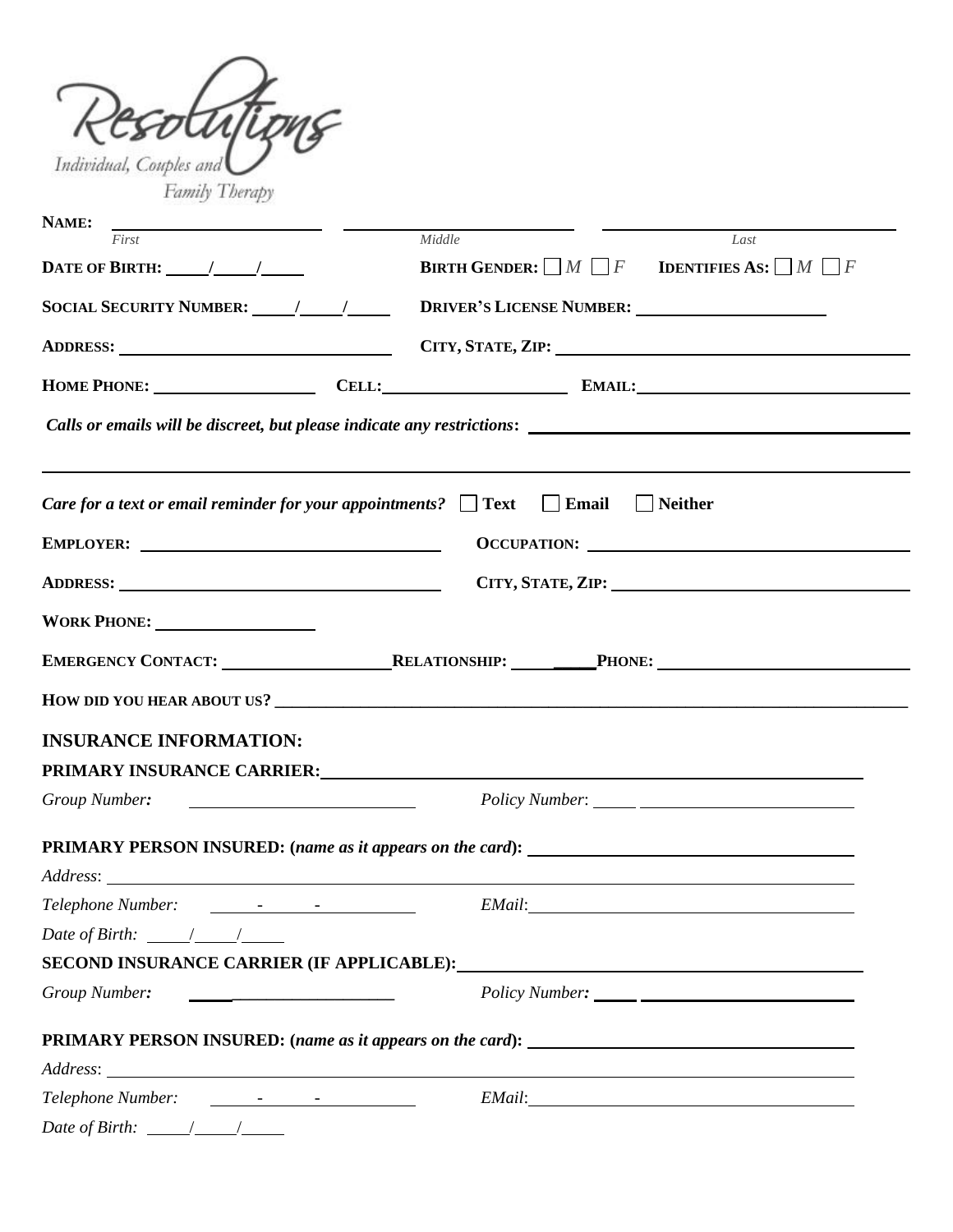

**CURRENT SYMPTOM CHECKLIST**

*Please rate the intensity of the symptoms and check all that apply SYMPTOM KEY:*

 $MILD = Impacts quality of life, but no significant day to day impairment$ **MOD (Moderate)** = Significant impact on quality of life and/or day to day functioning

**SEV (Severe)** = Profound impact on quality of life and/or day to day functioning **PAST** = Experienced in the past, but not within the prior 6 months

#### **CLIENT NAME\_\_\_\_\_\_\_\_\_\_\_\_\_\_\_\_\_\_**

| <b>SYMPTOM</b>                     | <b>MILD</b> | <b>MOD</b> | <b>SEV</b> | <b>PAST</b> | <b>SYMPTOM</b>                      | <b>MILD</b> | <b>MODE</b> | <b>SEV</b> | <b>PAST</b> |
|------------------------------------|-------------|------------|------------|-------------|-------------------------------------|-------------|-------------|------------|-------------|
| Depressed Mood                     |             |            |            |             | Worthlessness                       |             |             |            |             |
| Appetite Increase/Decrease         |             |            |            |             | Guilt                               |             |             |            |             |
| Sleep Less/Too Much                |             |            |            |             | <b>Elevated Mood</b>                |             |             |            |             |
| <b>Bowel or Urinary Issue</b>      |             |            |            |             | Hyperactivity                       |             |             |            |             |
| Fatigue / Low Energy               |             |            |            |             | Dissociative states                 |             |             |            |             |
| Feeling Slowed Down                |             |            |            |             | Physical & Bodily Complaints        |             |             |            |             |
| Poor Concentration                 |             |            |            |             | Self-Mutilation                     |             |             |            |             |
| Poor Grooming                      |             |            |            |             | Significant Weight Loss or Gain     |             |             |            |             |
| Mood swings                        |             |            |            |             | <b>Medical Conditions</b>           |             |             |            |             |
| Agitation                          |             |            |            |             | <b>Emotional Trauma Victim</b>      |             |             |            |             |
| Emotionality                       |             |            |            |             | Physical Trauma Victim              |             |             |            |             |
| Irritability                       |             |            |            |             | <b>Sexual Trauma Victim</b>         |             |             |            |             |
| <b>Generalized Anxiety</b>         |             |            |            |             | <b>Emotional Trauma Victim</b>      |             |             |            |             |
| <b>Panic Attacks</b>               |             |            |            |             | <b>Emotional Trauma Perpetrator</b> |             |             |            |             |
| Phobias                            |             |            |            |             | Physical Trauma Perpetrator         |             |             |            |             |
| Obsessions and/or Compulsions      |             |            |            |             | Sexual Trauma Perpetrator           |             |             |            |             |
| Bingeing and/or Purging            |             |            |            |             | <b>Substance Abuse</b>              |             |             |            |             |
| Laxative/Diuretic abuse            |             |            |            |             | Suicidal/Homicidal Thoughts         |             |             |            |             |
| Anorexia                           |             |            |            |             | <b>Racing Thoughts</b>              |             |             |            |             |
| Paranoid ideations                 |             |            |            |             | Poor Task Completion                |             |             |            |             |
| Thought disorders                  |             |            |            |             | Learning Disability                 |             |             |            |             |
| Delusions                          |             |            |            |             | Developmental Disability            |             |             |            |             |
| Hallucinations                     |             |            |            |             | <b>Property Destruction</b>         |             |             |            |             |
| Aggressive behavior                |             |            |            |             | Social Awkwardness                  |             |             |            |             |
| <b>Childhood Behavior Problems</b> |             |            |            |             | Gambling                            |             |             |            |             |
| <b>Sexual Dysfunction</b>          |             |            |            |             | <b>Relationship Conflicts</b>       |             |             |            |             |
| Grief                              |             |            |            |             | Infidelity                          |             |             |            |             |
| Hopelessness                       |             |            |            |             | <b>Muscle Tension</b>               |             |             |            |             |
| Social Isolation                   |             |            |            |             | Impulsivity                         |             |             |            |             |
| Other:                             |             |            |            |             |                                     |             |             |            |             |

Current reason for seeking therapy:

Current prescription medications taken (dose and frequency):

Primary Care Physician (name and telephone number): \_\_\_\_\_\_\_\_\_\_\_\_\_\_\_\_\_\_\_\_\_\_\_\_\_\_\_\_\_

Current medical issues, if any:

Past medical issues (head trauma, surgeries, accidents, etc.):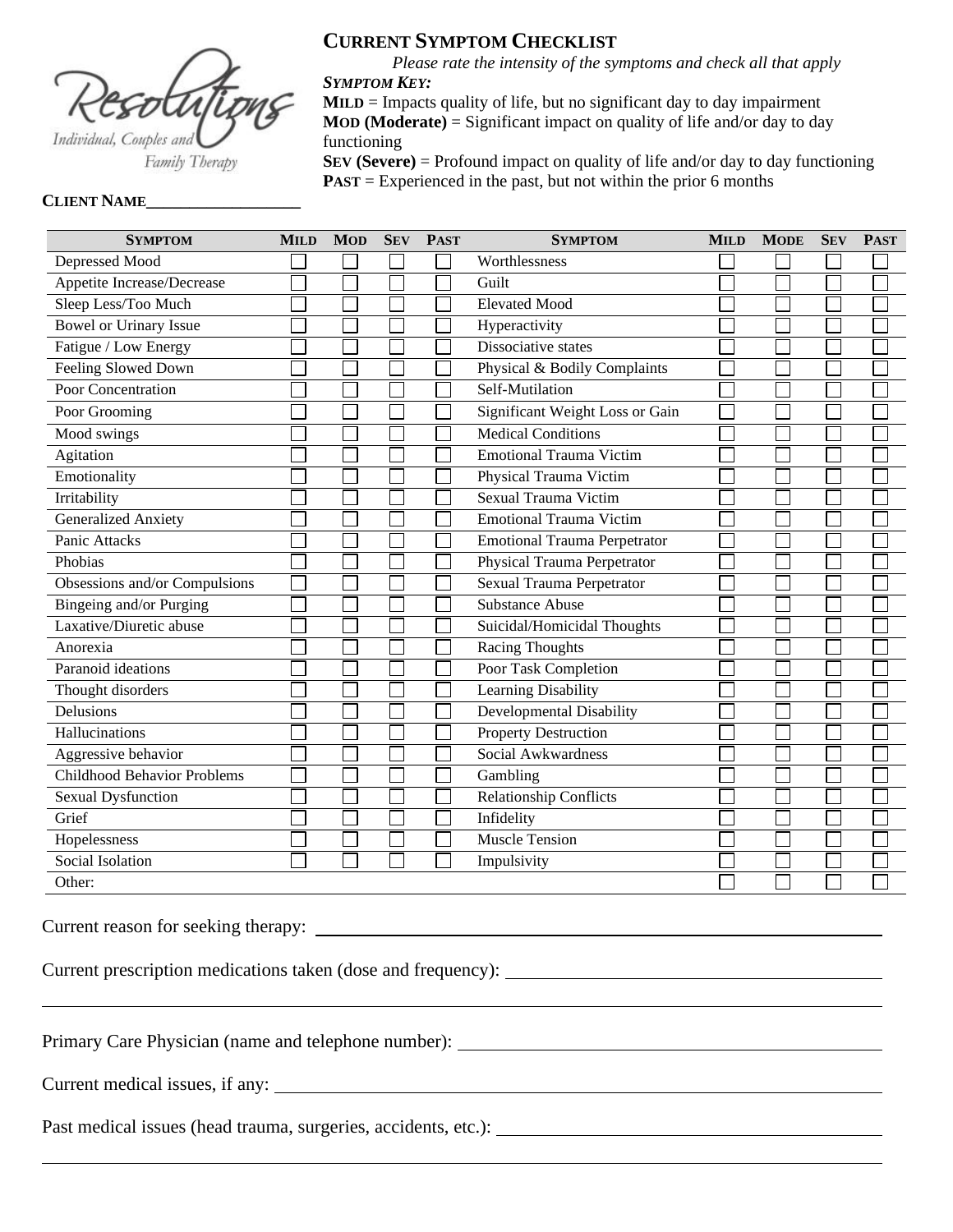

# **ACKNOWLEDGEMENT OF RECEIPT OF NOTICE OF PRIVACY PRACTICES HIPPA COMPLIANCE PATIENT CONSENT**

*This form is to be completed by a parent or legal guardian if the client is under age 18 or is a disabled dependent*

I, \_\_\_\_\_\_\_\_\_\_\_\_\_\_\_\_\_\_\_\_\_\_\_\_\_\_\_\_\_\_\_\_\_\_\_\_\_\_\_\_\_\_\_\_\_\_\_\_\_\_\_\_, do hereby acknowledge I was provided and reviewed a copy of the Notice of Privacy Practices, Policies and Procedures of Resolutions Individual, Couple & Family Therapy, LLC.

|                                                              |        |                       | Date: $\frac{1}{\sqrt{1-\frac{1}{2}}\cdot\frac{1}{\sqrt{1-\frac{1}{2}}}}$ |
|--------------------------------------------------------------|--------|-----------------------|---------------------------------------------------------------------------|
| <b>Client Signature</b>                                      |        |                       |                                                                           |
|                                                              |        |                       |                                                                           |
|                                                              |        |                       |                                                                           |
|                                                              |        |                       |                                                                           |
|                                                              |        |                       |                                                                           |
| Signature of Responsible Party (client < age 18 / dependent) |        |                       |                                                                           |
| Relationship to Client (check):                              | Parent | $\Box$ Legal Guardian | Power of Attorney                                                         |
|                                                              |        |                       |                                                                           |
|                                                              |        |                       |                                                                           |
|                                                              |        |                       |                                                                           |
|                                                              |        |                       | Date:                                                                     |
| <b>Signature of Witness</b>                                  |        |                       |                                                                           |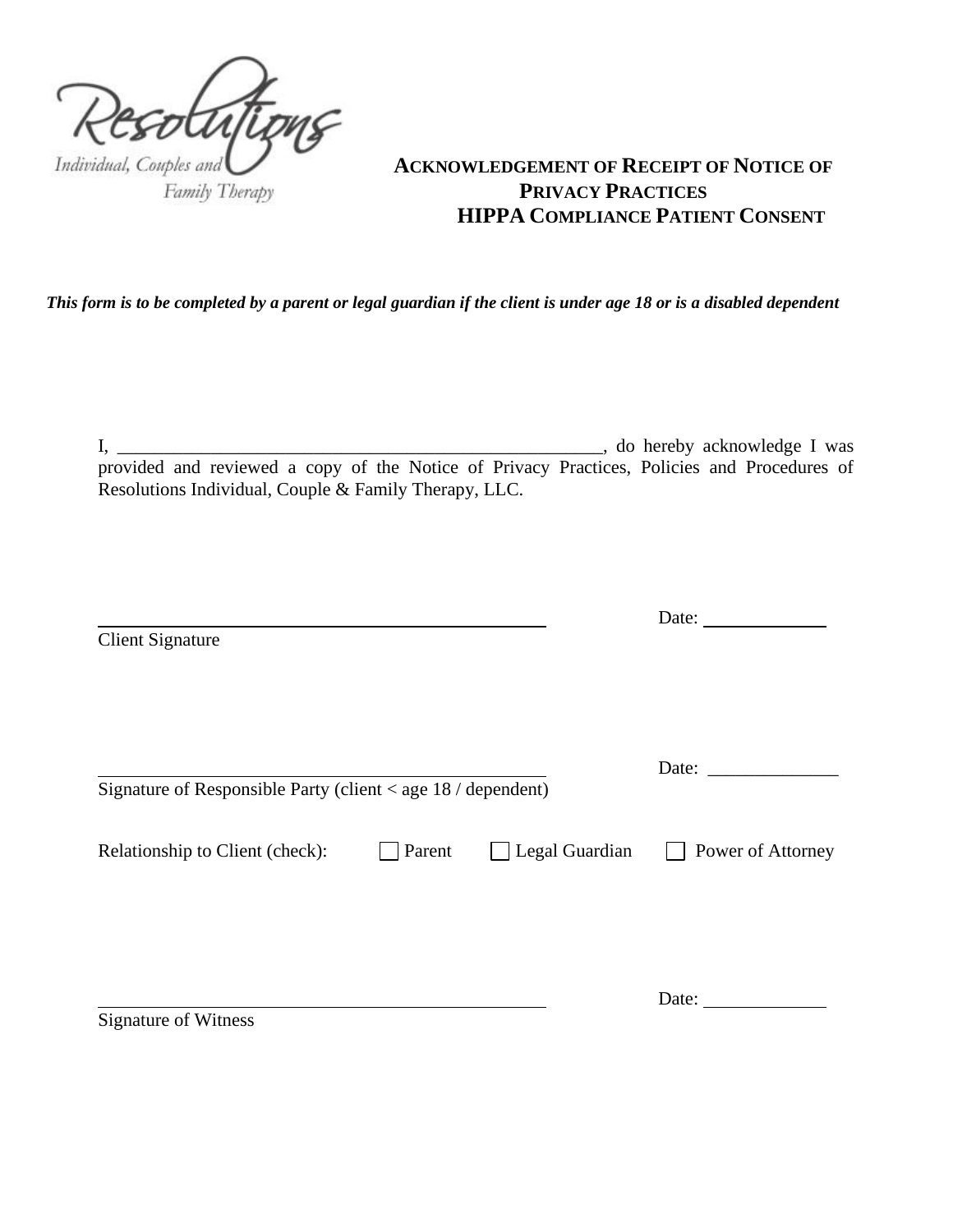Individual, Couples and

**INFORMED CONSENT AND THERAPY CONTRACT**

Family Therapy

Resolutions Individual, Couple, & Family Therapy, LLC believes that every person holds within them the ability to resolve problems and

achieve their individual human potential. Our responsibility is to assist clients in applying their personal resources to achieve their goals. In therapy, we will work collaboratively to assist you in designing appropriate goals and effecting behavioral changes that will positively impact your life.

Please know that for therapy to be effective, *it takes dedication and effort*. We regularly provide assignments that will be crafted specifically for you and expect that you will take the necessary time to complete them prior to your next scheduled session. We anticipate our work together to place you on a path to personal transformation and healing, and we look forward to a mutually rewarding therapeutic experience.

Kindly review the following and place your signature where requested to confirm your understanding and acknowledgement of the following:

- I can leave therapy at any time and agree to discuss the termination of services with my clinician.
- If I am unable to attend a session, I will inform the Resolutions at least 24 hours in advance. Not doing so will result in my being billed for a \$50 late cancelation or no-show fee.
- I agree to ensure payment of the clinical hourly rate associated with my treatment and accept responsibility for all unpaid balances and/or denied claims by all third-party payers.
- I agree to complete an Authorization to Release Information to allow my therapist access to my primary care physician and all other appropriate service providers as needed for continuity of care.
- My therapist is working as a contracted provider for Resolutions Individual, Couple & Family Therapy, LLC.
- I agree and permit the sharing of all information needed with third party billing and/or collection services in order to keep my account current.
- I allow Resolutions Therapy the authority to charge and assess collection costs and expenses, including reasonable attorneys fee, penalties and interest associated with nonpayment.
- I understand Resolutions Therapy utilizes Therasoft, an online billing, collection and file management system for records administration. I allow Resolutions Therapy to share all data pertinent in the maintenance of my records with Therasoft and its employees, who are strictly bound by confidentiality and accepted ethical standards as it applies to mental health treatment.
- Confidentiality may be broken when it is believed that:
	- o I am in danger or that I am a danger to myself and/or others,
	- o A child, elderly, or disabled person was, may be, or is subject to abuse or neglect,
	- o Continuity of care, case management, or clerical services are needed, and/or
	- o A court order exists that requires information disclosure regarding my therapy process.

| Client Signature:  | Date: |         |  |
|--------------------|-------|---------|--|
|                    | Date: |         |  |
| Witness Signature: |       | Date: / |  |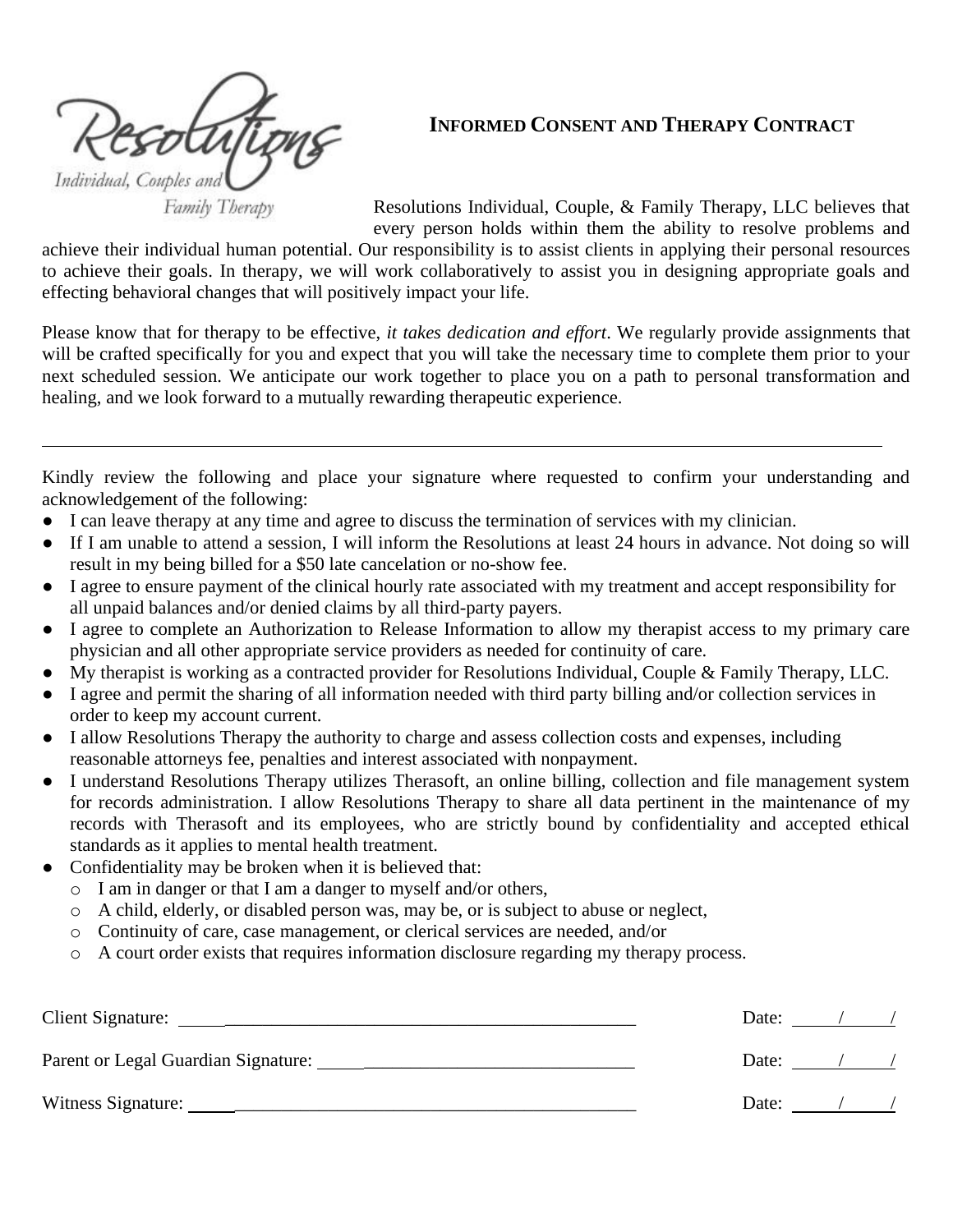

# **WAIVER OF MEDICAL / PSYCHIATRIC CONSULTATION**

I understand that under the provisions of KSA 65-6404 (b) my therapist is required to consult with my primary care physician or a psychiatrist to determine if there may be a medical condition or medication that may be causing or contributing to any signs of a mental disorder he or she may have observed while working with me or my minor child(ren) listed below:

Primary Client's Name:

If you have minor children who will be attending Family Therapy sessions with you, please list their names below.

Name of Minor Child: \_\_\_\_\_\_\_\_\_\_\_\_\_\_\_\_\_\_\_\_\_\_\_\_\_\_\_\_\_\_\_\_\_\_\_\_

Name of Minor Child:

Name of Minor Child: \_\_\_\_\_\_\_\_\_\_\_\_\_\_\_\_\_\_\_\_\_\_\_\_\_\_\_\_\_\_\_\_\_\_\_\_

In the event I or my child(ren) do not have a primary care physician, I acknowledge my therapist has / will have recommended I seek a medical consultation.

By signing below, I am indicating that I waive my right to a medical consultation with my primary care physician by my therapist and I am aware this waiver will become part of my client record.

| Parent/Legal Guardian Signature: |       |
|----------------------------------|-------|
| (If client is under age 18)      |       |
|                                  | Date: |
| Witness Signature:               | Date: |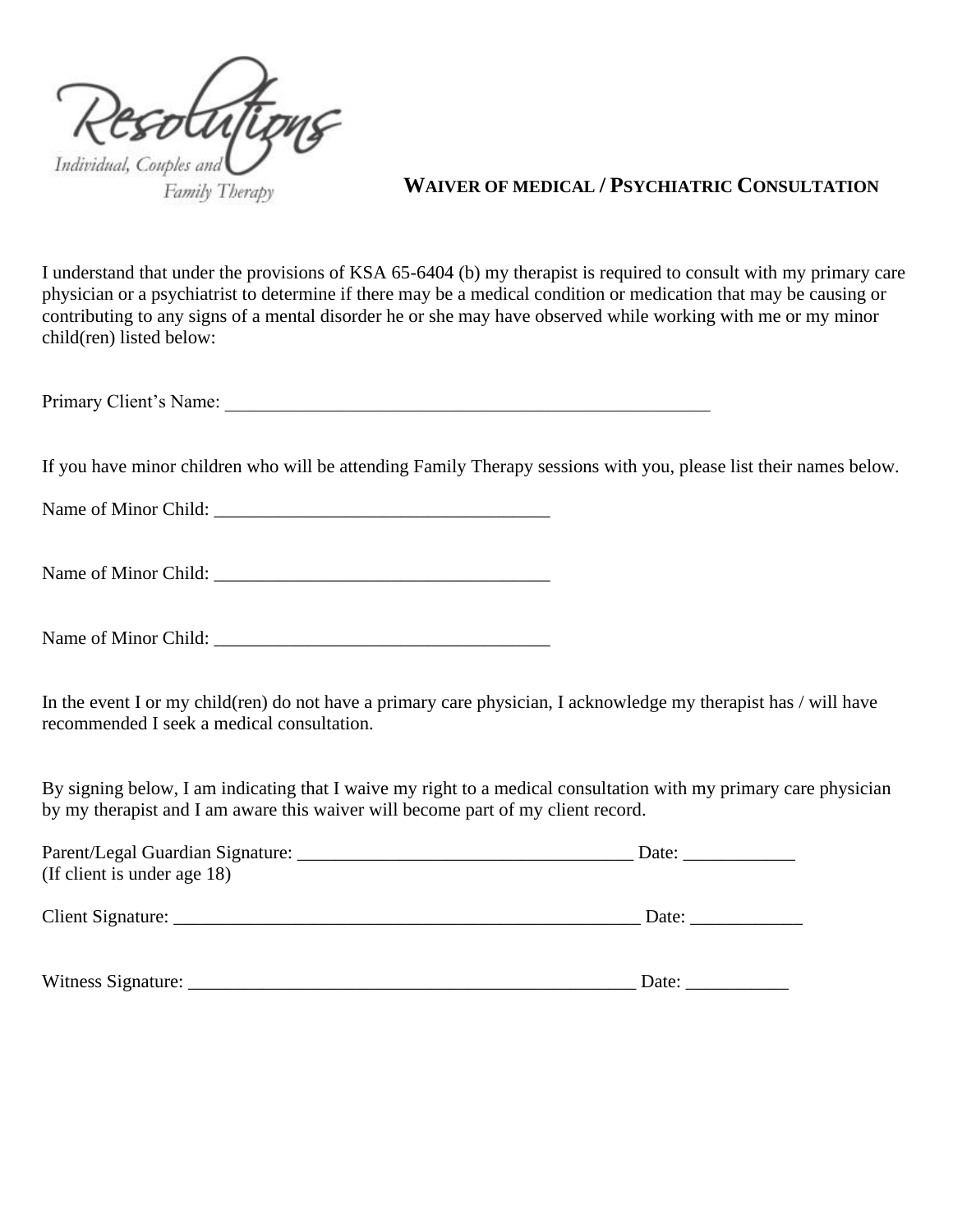



#### \_\_\_\_\_\_\_\_\_\_ FINANCIAL POLICY

*Initials* 

The Mental Health provider you are seeing today has contracted with a variety of insurance companies. We also provide services for private pay clients. We will submit claims, on your behalf, to your primary insurance carrier, as well as, secondary and tertiary carrier (if applicable). Our office does not contract with health share plans, auto, or liability insurance companies. **Payment is required at the time of service.** 

Please remember your health insurance is an agreement between you and your insurer. **It is your responsibility to know and understand coverage, benefits, and requirements of your health plan**. If you would like us to submit a claim for your services, you must provide current insurance information prior to the time of service.

**If your health insurance requires a deductible, co-insurance, or copay, you will be required to pay for that amount in full at the time of service.** We accept cash, check or credit card. If you are not prepared to pay the required amount at the time of service, you will be required to reschedule your visit. Our office reserves the right to refuse to schedule future appointments until the entirety of your bill has been paid.

Our office does not offer long-term financing of balances for healthcare we provide. Limited payment plans may be available (but are not guaranteed) and must be approved by the billing office. In the event that your bill is not paid timely, we will charge your credit card on file.

#### \_\_\_\_\_\_\_\_\_\_ CREDIT CARD AUTHORIZATION POLICY

#### *Initials*

Our policy requires that a credit card must be saved on file prior to being seen by our providers. **This card will be charged for appointment copay, co-insurance, and deductible amounts at the time of service.** Private pay fees will also be collected at the time of service. Additionally, the card will be charged if your account has a balance more than 30 days past due. If you do not provide a debit, credit or health savings card, and a cash payment is not provided prior to being seen by our providers, it may be necessary to reschedule your appointment and it might result in not being able to schedule future appointments until a valid card is saved on file.

The security of your information is of utmost importance. Your card information is stored by our software. Our staff does not have access to your card information after it is entered into the database.

#### \_\_\_\_\_\_\_\_\_\_ MISCELLANEOUS FEES AND BILLING

#### *Initials*

In addition to our professional fees, you may be charged for phone conversations, writing letters, court preparation and appearance. All FMLA forms are \$50.00 to complete (They will not be returned or forwarded until paid in full). It is our policy to charge for appointments that are not canceled 24 hours in advance and for appointments that are not kept. Insurance does not pay for missed appointments. We reserve the right to charge \$50 for missed appointments, and appointments cancelled without 24 hr notice. Appointments missed because of inclement weather or other major problems will not be charged. Your charge will be applied to your credit card on file.

For any questions regarding billing information, call between 8-5 Mon through Thursday.

Client's Printed Name \_\_\_\_\_\_\_\_\_\_\_\_\_\_\_\_\_\_\_\_\_\_\_\_\_\_\_\_\_\_\_\_\_\_\_\_\_\_\_\_\_\_\_\_\_\_\_\_\_\_\_\_\_\_\_\_\_\_\_\_\_\_\_\_\_\_\_\_\_\_\_\_\_\_\_